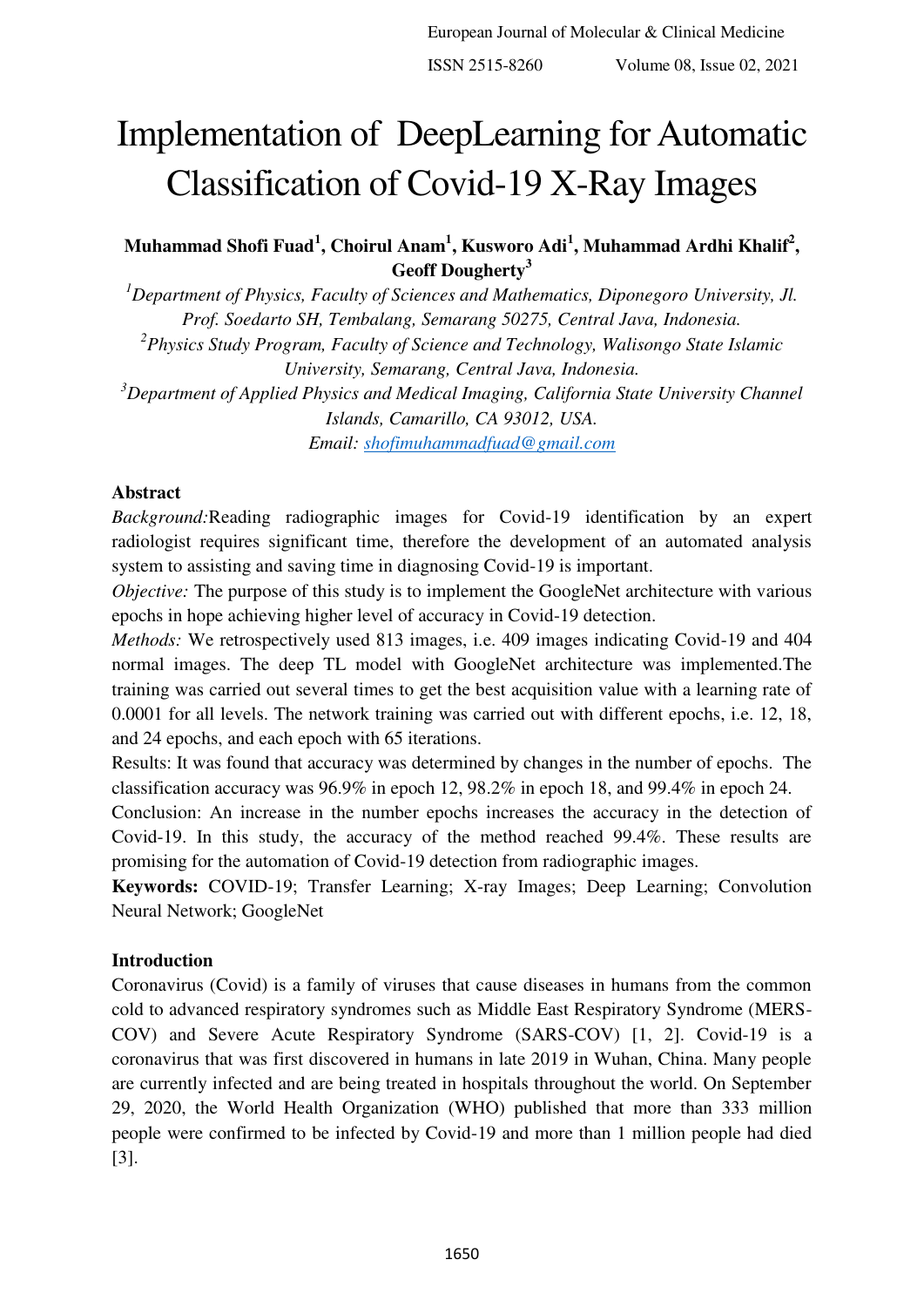Real time polymerase chain reaction (RT-PCR) is the main modality in diagnosing Covid-19, but it has low sensitivity in early cases. Other external factors, such as sampling operations, specimen sources, sampling time, and the performance of detection devices, influence the results of RT-PCR testing so that the tests must be carefully controlled [4-7]. In addition to RT-PCR, a radiological examination such as digital radiographic (DR) modality also has a role in investigating Covid-19. It has been demonstrated that the Covid-19 infection can be diagnosed from chest X-ray images [8]. WHO and the Centers for Disease Control and Prevention guidelines (CDC) established that DR was an additional component in the SARS outbreak diagnostic besides RT-PCR [9].

It is reported that Covid-19 attacks the epithelial cells lining the respiratory tract, so that DR can be used to analyze the patient's lungs [10]. A normal lung image appears dark, while white dots that appear on the image are nodules or small growths on the lung tissue. Meanwhile, in patients with Covid-19 infection, white spots appear on the lungs. However, the spots on the lungs don't really directly identify the Covid-19. This phenomenon can appear in several types of infections such as bacteria or viruses. The only way to identify the difference is to carefully identify its shape and distribution within lungs image. It is reported that Covid-19 infection generally spreads to the corners of the lungs. Hence, reading radiographic images by an expert radiologist requires significant time, hence, the development of an automated analysis system is needed to save time diagnosing Covid -19.

The automated analysis of Covid-19 generally implements a convolutional neural network (CNN) model with a transfer learning (TL) technique for feature extraction from chest X-ray images [11]. Many architectures have been implemented for automated Covid-19 detection, such as Xception [12], COVIDX-Net [13], UNet + 3D Deep [14], VGG-19 [15], InceptionV3 [16], ResNet-50 [17], ResNetV2 [15], MobileNet [15], and GoogleNet [18]. The previous studies reported promising results for automated Covid-19 identification with accuracies from 82.0% up to 99.1%. In the CNN, the accuracy of Covid-19 classification may depend on number of epochs. Hence, the current study aims to implement the GoogleNet architecture with various epochs in hope achieving higher level of accuracy in Covid-19 detection.

## **Method**

## **1. Dataset**

This study used the deep TL model with GoogleNet architecture to retrospectively classify Covid-19 chest X-ray images. The data set included 409 Covid-19 and 404 normal X-ray images. The Covid-19 images were taken from the database provided by Dr. Joseph Cohen, a postdoctoral fellow at the University of Montreal [19] and by Tawsifur Rahman in kaggle.com [20]. The normal images were obtained from Kaggle.com [21].

# **2. Deep TL architecture**

The classification method implemented deep TL using GoogleNet architecture with 144 layers. GoogleNet had two convolutional layers, two pooling layers, nine inception modules, and a fully connected layer. The inception module had six convolution layers and pooling layers. This module consisted of  $1 \times 1$ ,  $3 \times 3$  and  $5 \times 5$  filters in it. Feature maps with different filters were combined in the output of each module. In addition,  $1 \times 1$  convolution was carried out before convolution by a larger kernel. This was intended to reduce the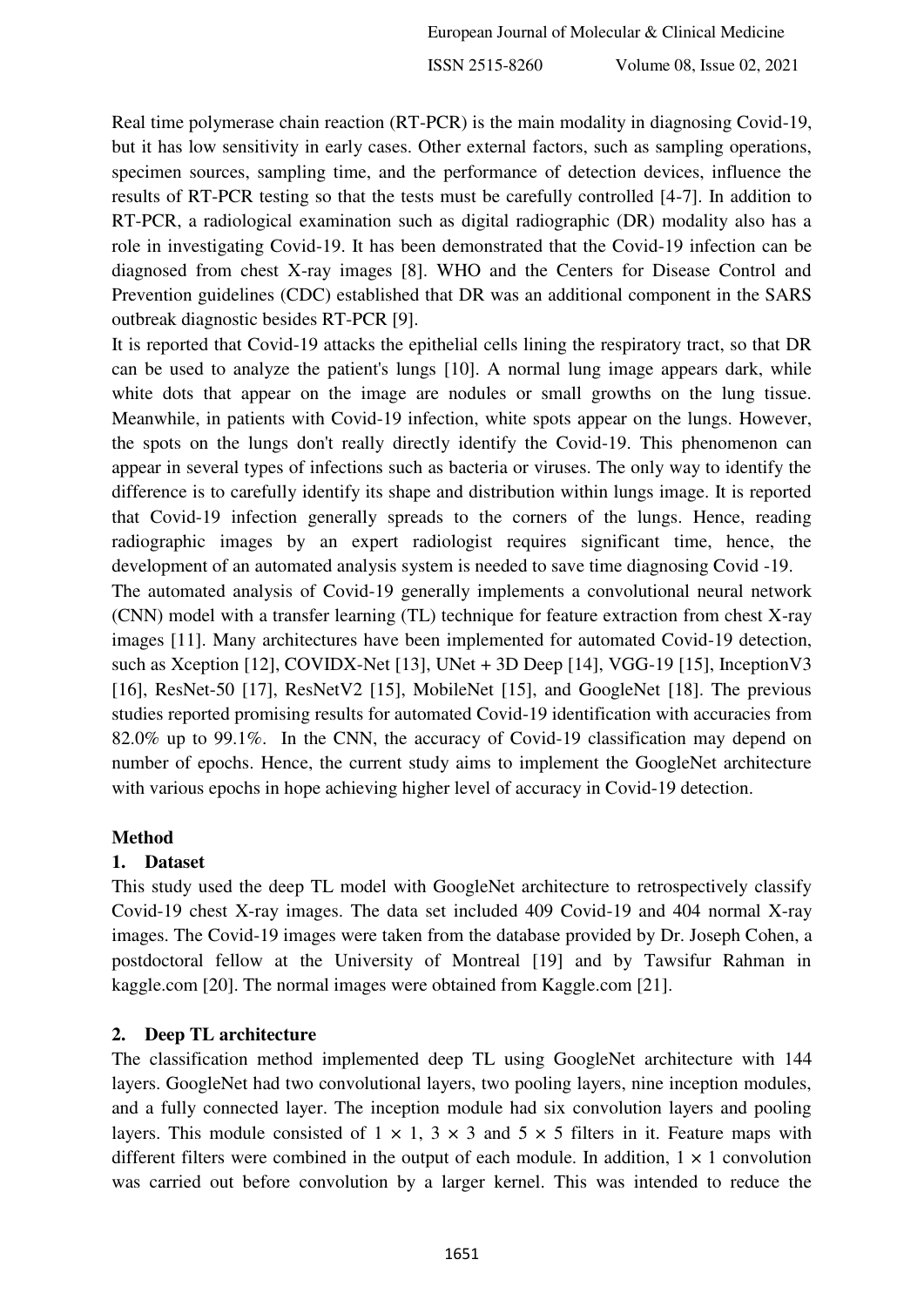European Journal of Molecular & Clinical Medicine

ISSN 2515-8260 Volume 08, Issue 02, 2021

dimensions in the calculation [22]. The TL in this study was used to improve the CNN model with GoogleNet architecture and change the classifier to perfect the weight parameters in the target dataset. This technique was expected to speed up training and improve accuracy. The TL method took fully connectivity (FC) as an image representation with two node Softmax layers and classification layers [23]. Other parameters of the original model were preserved and used as initializations. The entire structure was then divided into two parts: the pretraining network and the transferred network [11]. The scheme of the deep TL with GoogleNet architecture is shown in Figure 1.



Figure 1. Deep transfer learning with GoogleNet architecture.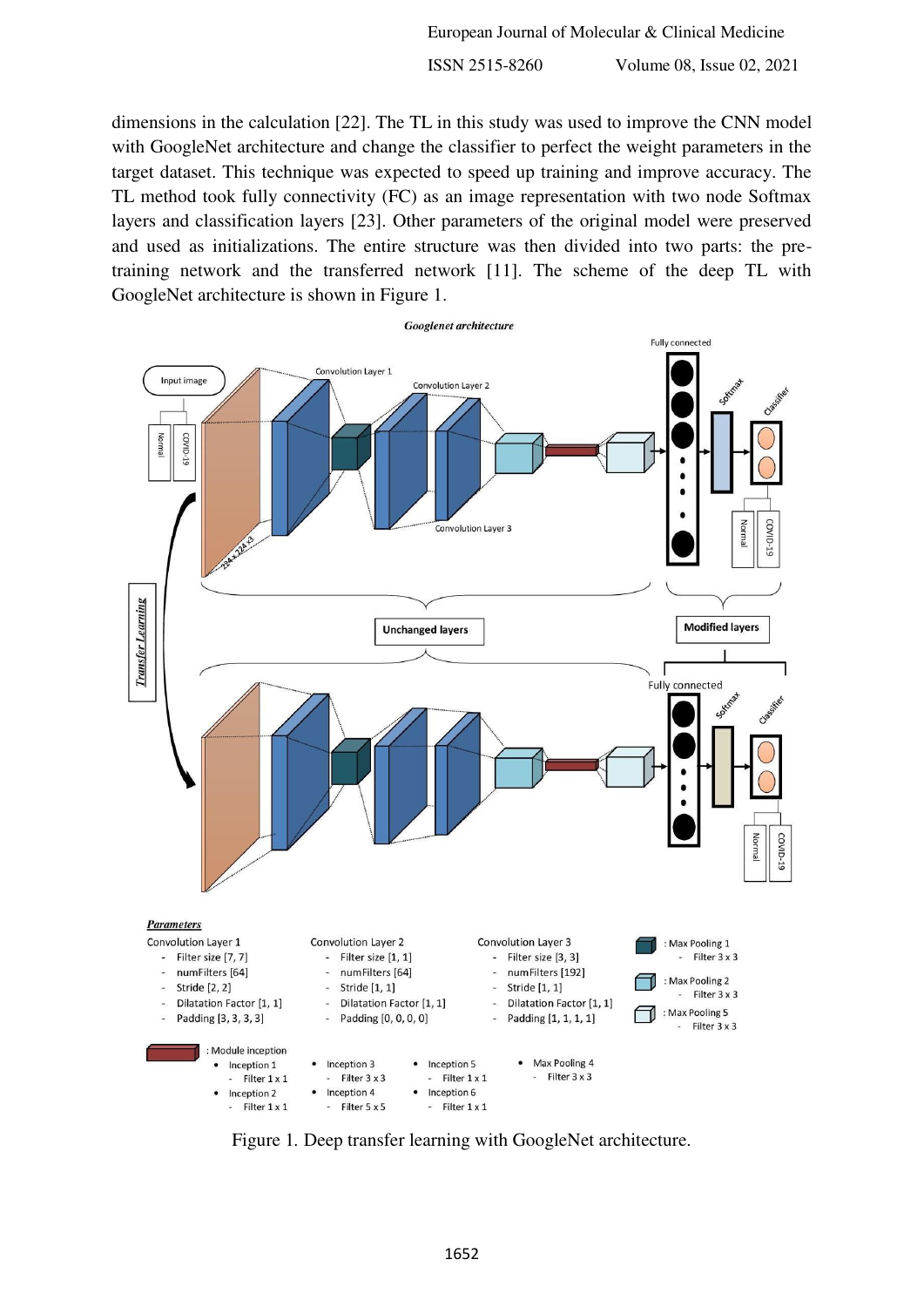European Journal of Molecular & Clinical Medicine

ISSN 2515-8260 Volume 08, Issue 02, 2021

The augmentation technique was used in an effort to improve validation and obtain better accuracy by performing various manipulations such as reflection and translation to create new images by maintaining the same label. Augmentation has been useful to overcome the problem of lack of sufficient training data. The classification model used in the final stages of the COVID-19 classification system used the Sofmax function to get the output for more than one class. The classification layer function was used by default to define the name of the output class of the validated image. Thus, the accuracy value could be obtained effectively to describe the system performance when using the test dataset. The stages of the research is shown in Figure 2.



Figure 2.A block diagram representation of the model deep TL used.

# **3. Identification process**

## *a. Pre-processing*

Pre-processing was done by resizing the image from 1989  $\times$  1482 to 224  $\times$  224 and converting it into a three-dimensional (3D) image, so that it became  $224 \times 224 \times 3$  with a value of 3 is the depth obtained using a different kernel.This stage was necessary to fit the specific design of the GoogleNet architecture (Figure 3).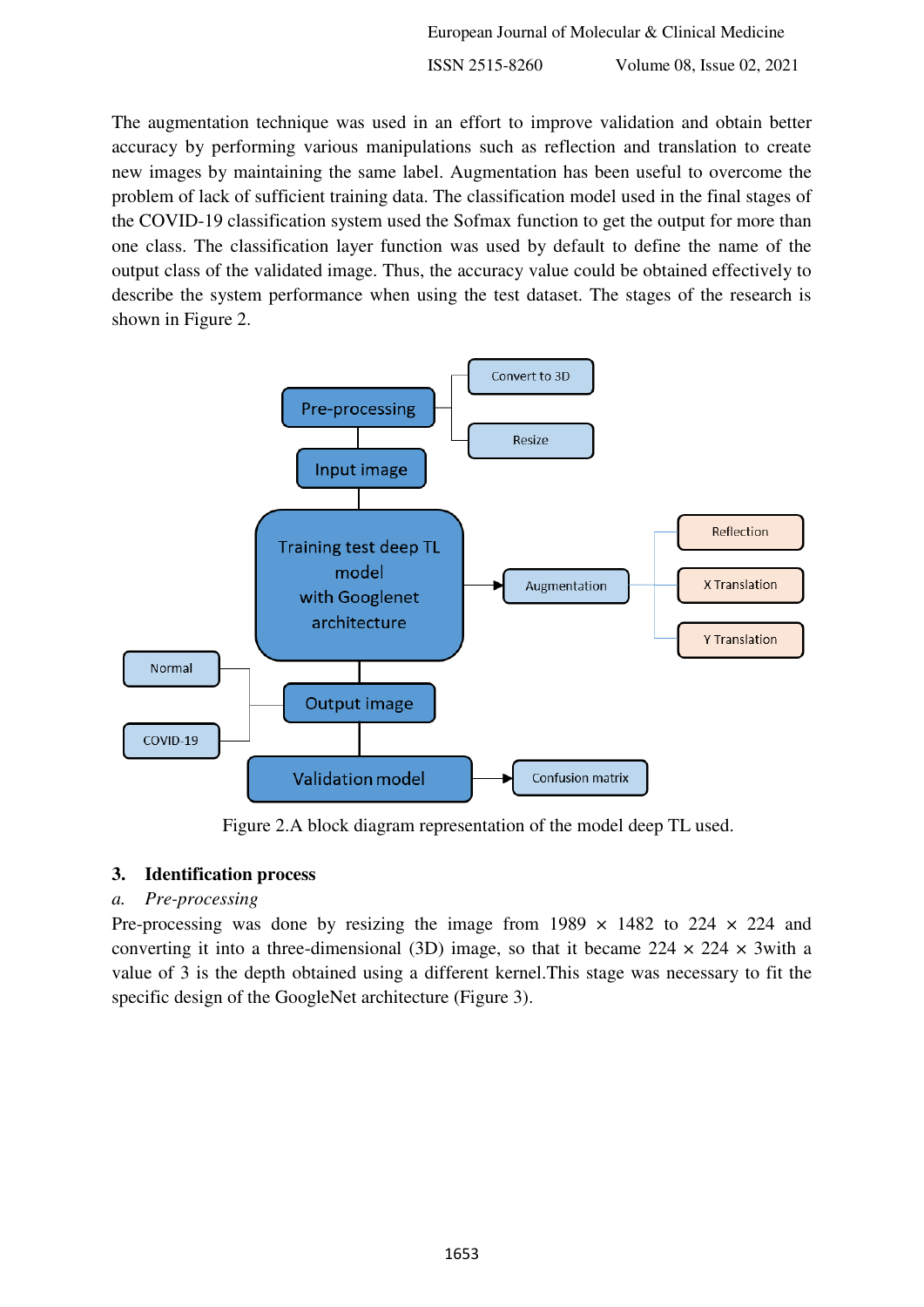

Figure 3.Image of patient infected by COVID-19. (a) original image size 1989 × 1482, (b) image with size 224 *×* 224.

## *b. Training test*

The training was carried out several times to get the best acquisition value with a learning rate of 0.0001 for all levels. The network training was carried out with different epochs, i.e. 12, 18, and 24 epochs, and each epoch with 65 iterations. The number epochs of 12, 18 and 24 were considered as variation I, variation II, and variation III, respectively.

## *c. Performance classification*

This model used 80% data (of 813 patients) for training and 20% data (of 813 patients) for testing. The results of the TL CNN classification with the GoogleNet architecture were obtained from each of the Covid-19 and normal images. The 20% data for testing consisted of 163 images, i.e. 82 Covid-19 and 81 normal images. The confusion matrix was used to measure performance at the classification stage because it contains information that can be compared to the results of classification. The classification performance measurement parameters are shown in Table 1.

| <b>Metrix</b> | Formula                                      | <b>Evaluation focus</b>                                                                             |  |  |  |  |
|---------------|----------------------------------------------|-----------------------------------------------------------------------------------------------------|--|--|--|--|
| Accuracy      | $TP_i + TN_i$<br>$TP_i + FP_i + TN_i + FN_i$ | Measures the ratio of correct predictions<br>the total number of instances<br>tο<br>evaluated.      |  |  |  |  |
| Error rate    | $FP_i + FN_i$<br>$Tp_i + FP_i + TN_i + FN_i$ | Measures the ratio<br>of<br>incorrect<br>predictions to the total number of<br>instances evaluated. |  |  |  |  |
| Sensitivity   | $TP_i$<br>$TP_i + FN_i$                      | Measures the fraction of positive patterns<br>that are correctly classified                         |  |  |  |  |
| Specificity   | $TN_i$<br>$TN_i + FP_i$                      | Measures the fraction of negative patterns<br>that are correctly classified.                        |  |  |  |  |
| Precision     | $TP_i$<br>$TP_i + FP_i$                      | Measures the positive patterns that are<br>correctly predicted from the<br>total                    |  |  |  |  |

Table 1. Confusion matrix performance measurement parameters.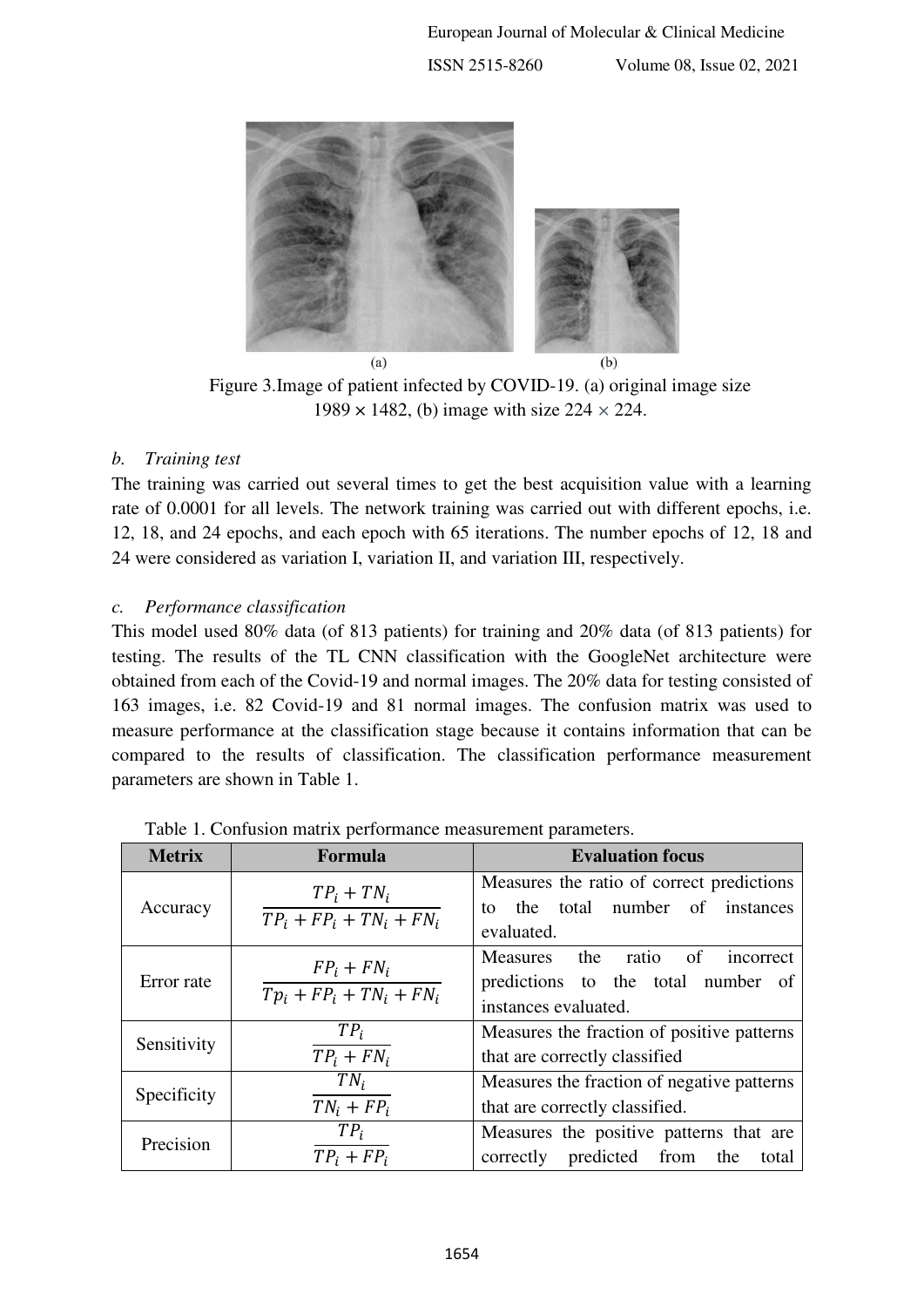|        |               | predicted patterns in a positive class.    |
|--------|---------------|--------------------------------------------|
| Recall | TP,           | Measures the fraction of positive patterns |
|        | $TP_i + TN_i$ | that are correctly classified              |

Where*TP* is true positive, *FP* is false negative, *TN* is true negative and *FN* is false negative.

# **Result**

# *1. Training test*

The dataset was divided into 80% for training data and 20% for test data. The training test was conducted three times with epoch variations in each iteration andused augmentation techniques with reflection, translation on the X and Y axis.The training performance of CNN TL with GoogleNet architecture is tabulated in Table 2.

| Augmentation        | Variation I   | Variation II  | <b>Variation III</b> |  |
|---------------------|---------------|---------------|----------------------|--|
|                     | Reflection    | Reflection    | Reflection           |  |
|                     | X translation | X translation | X translation        |  |
|                     | Y translation | Y translation | Y translation        |  |
| Epoch               | 12            | 18            | 24                   |  |
| Iteration           | 65            | 65            | 65                   |  |
| Max iteration       | 780           | 1.170         | 1.560                |  |
| Learning rate       | 0.0001        | 0.0001        | 0.0001               |  |
| Validation accuracy | 96.93%        | 98.16%        | 99.39%               |  |

Table 2. CNN TL performance GoogleNet architecture with augmentation.

There are 65 iterations for each epoch with epoch values of 12, 18, and 24 epochs for variations I, II and III. Learning speed is an adjustment parameter in the optimization algorithm to determine the step size of each iteration that passes to the loss function, and is maintained at 0.0001. The validation accuracies are 96.93, 98.16, and 99.39% for variations I, II, and III, respectively.

The overall results of the training process are shown in Figures 4-6. The blue graph is the accuracy validation and the orange graph is the loss validation.Three training times were used. Figure 4 shows the results of the training for variation I. The accuracy and loss validations reached 96.93% and 3.07%, respectively. Figure 5 shows the results of the training for variation II. The accuracy and loss validations reached 98.16% and 1.84%, respectively. Figure 6 shows the results of the training for variation III. The accuracy and loss validations reached 99.39% and 0.61%, respectively.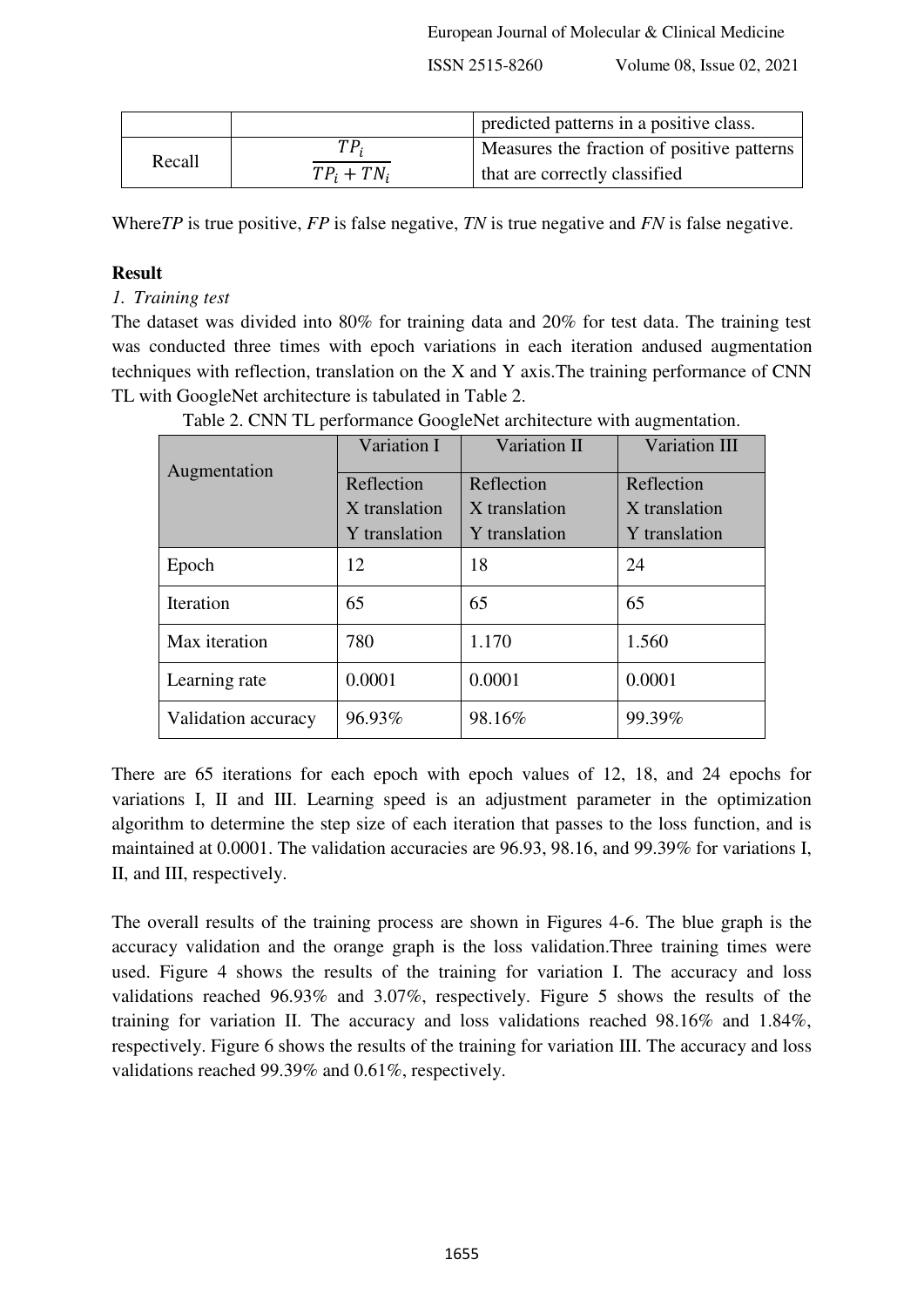

Figure 4. The results of the training progress for variation I.



Figure 5. The results of the training progress for variation II.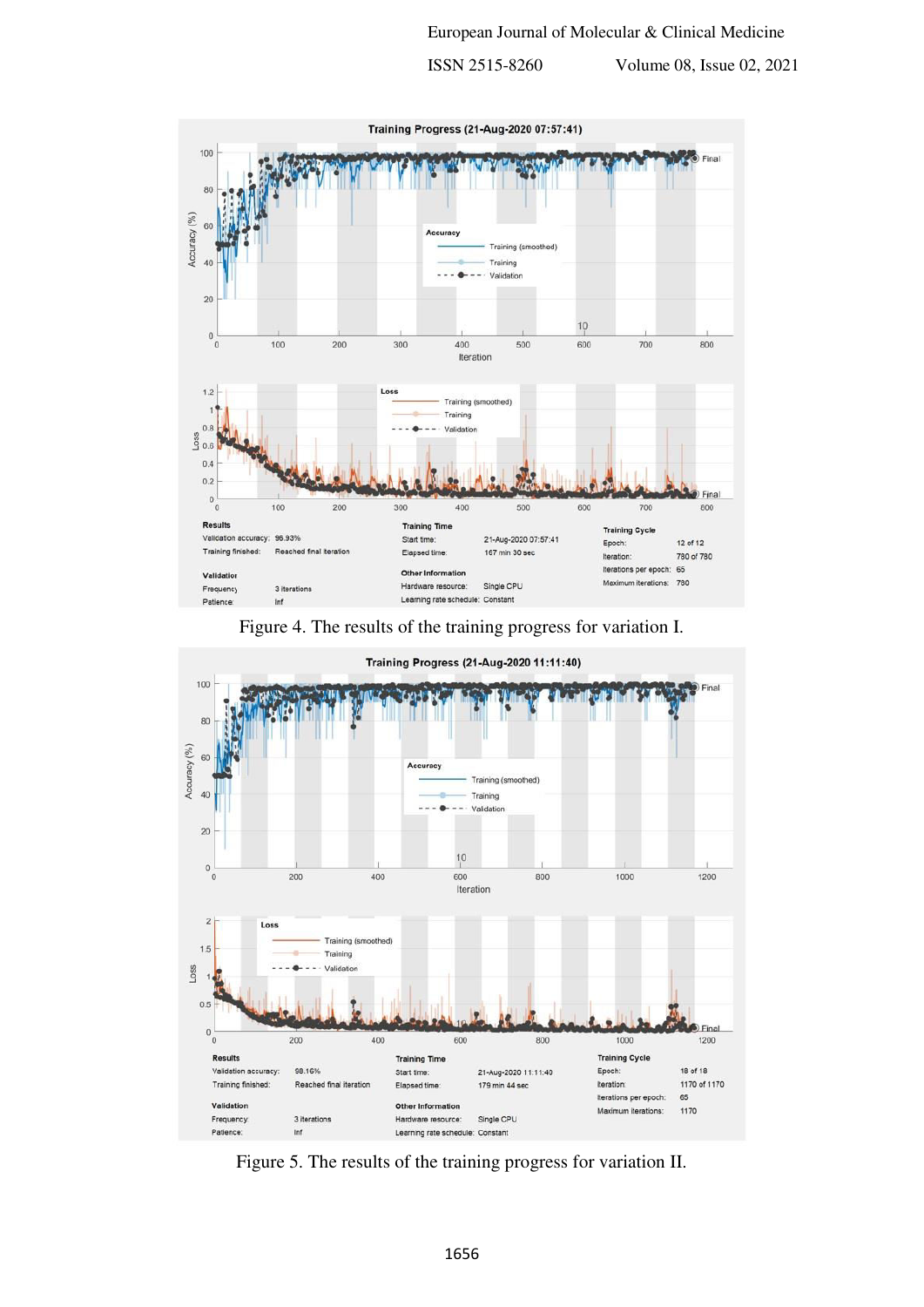

Figure 6. The results of the training progress for variation III.

## *2. Test results*

The results of identification on 20% of the test data (a total of 163 images) are presented in a confusion matrix in Figure 7. The green column indicates the correct classification results (i.e. *true positive* for first row and *true negative* for second row). The red column indicates an incorrect classification result (i.e. *false positive* for first row and *false negative* for second row). (*True positive* is the COVID-19 image identified as COVID-19. *False positive*is the normal image but identified as COVID-19.*True negative* is the normal image identified as normal. False negative is the COVID-19 image but identified as normal).

The column at the right end of the plot shows the percentage of all classes of COVID-19 and normal. The bottom row of the plot shows the percentage of all examples of each class that are classified correctly and incorrectly.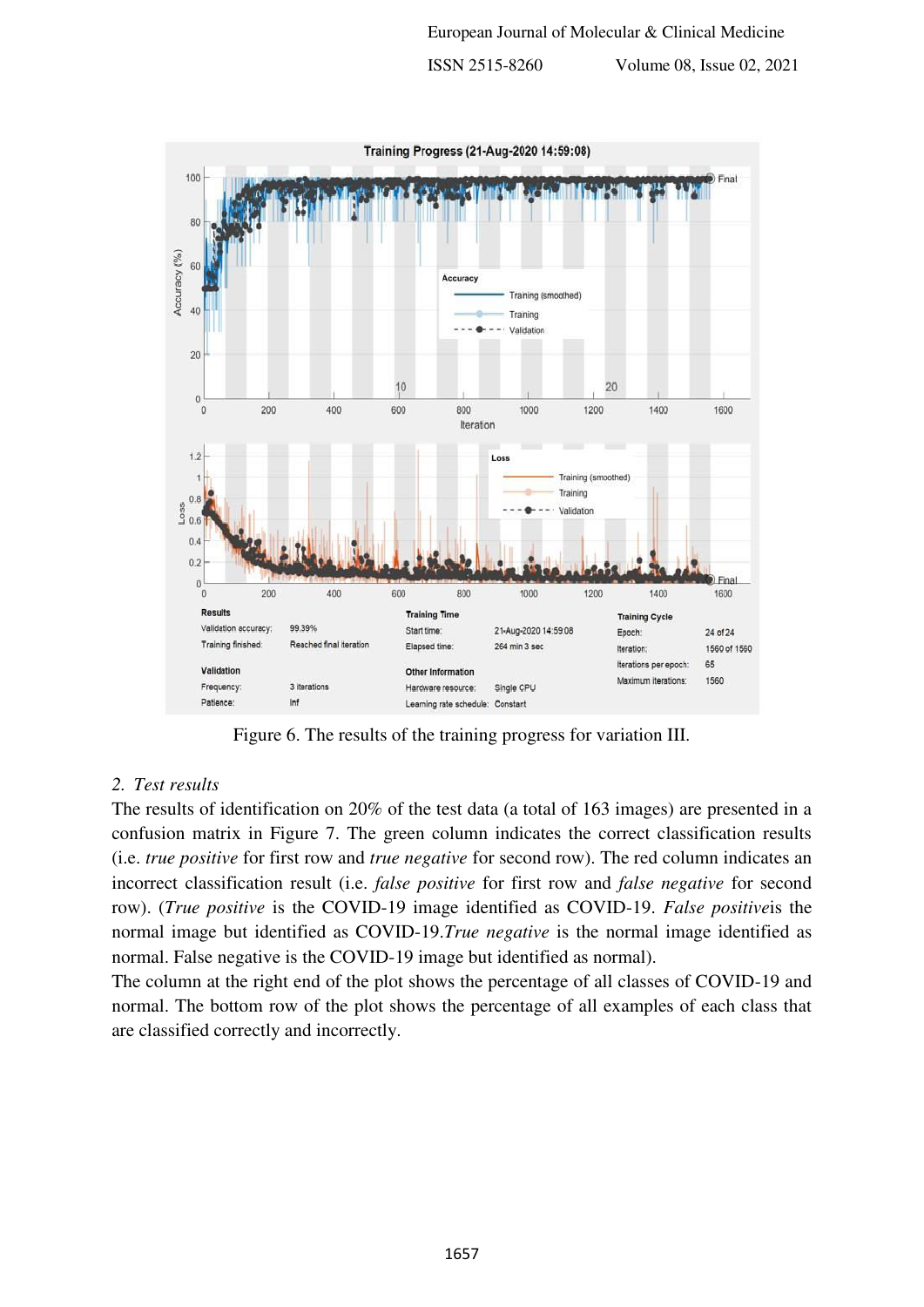

Figure 7. The results of the COVID-19 classification as a confusion matrix. (a) For variation I, (b) For variation II and (c) For variation III.

*TP*, *TN, FP, FN,accuracy*, *error rate*, *sensitivity*, *specificity*, *precision*, and *recall* for variations of I, II, and III are tabulated in Table 3. It is clear that variation III produces the highest performance compared to variations I and II. The accuracy in the variation III is almost perfect at 99.4%.

**Table 3.** The percentage values of performance of measurement parameters in terms of*accuracy*, *error rate*, *sensitivity*, *specificity*, *precision*, and *recall* for variationsof I, II, and III. *TP, TN, FP,* and*FN*.

| Parameters           | Variation I    | Variation II   | Variation III |  |
|----------------------|----------------|----------------|---------------|--|
| TP                   | 77             | 79             | 81            |  |
| <b>TN</b>            | 81             | 81             | 81            |  |
| FP                   | $\overline{0}$ | $\overline{0}$ | 0             |  |
| FN                   | 5              |                |               |  |
| Accuracy             | 96.9%          | 98.2%          | 99.4%         |  |
| Error rate           | 3.1%           |                | $0.6\%$       |  |
| 93.9%<br>Sensitivity |                | 96.3%          | 98.8%         |  |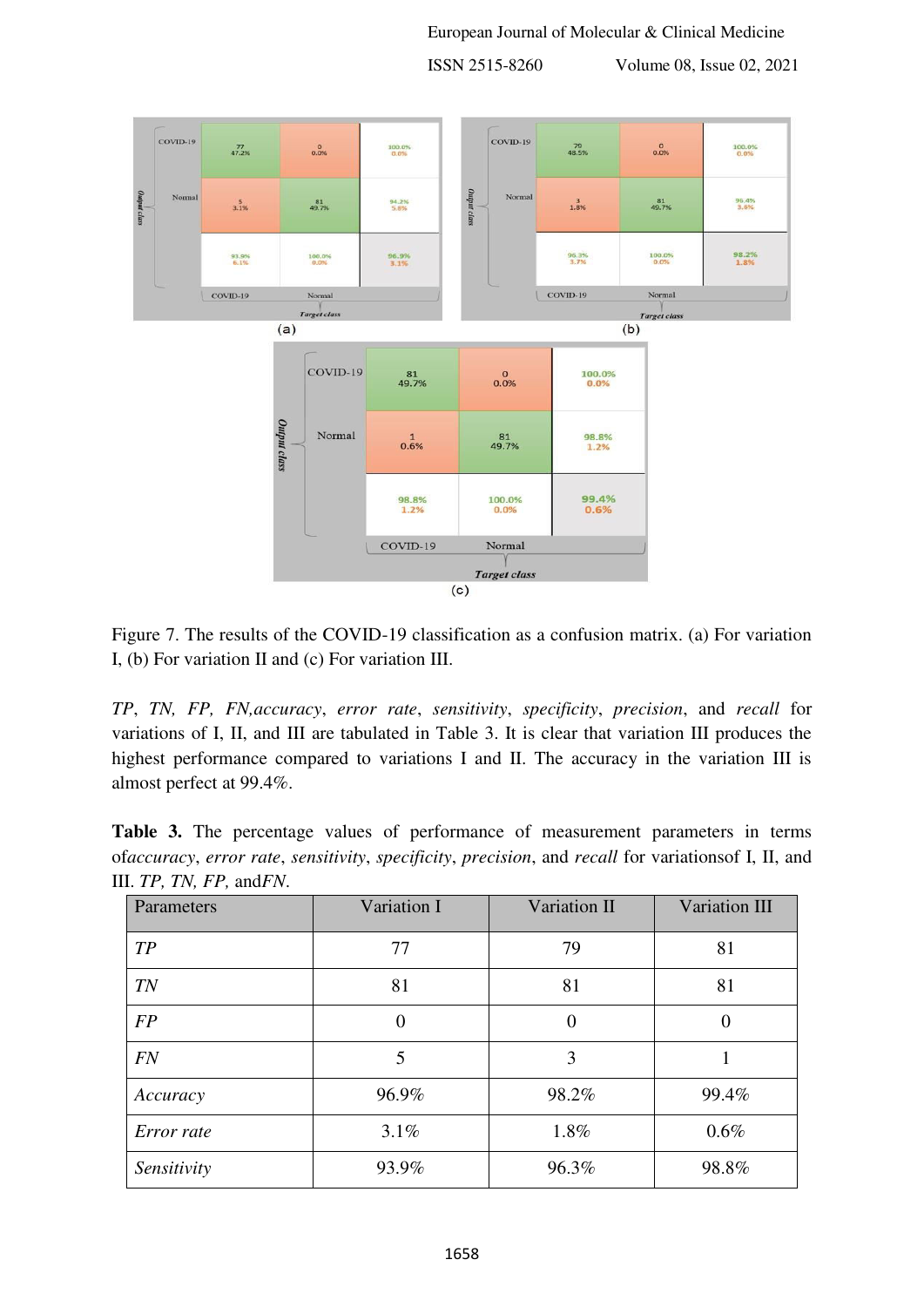| <i>Specificity</i> | 100%  | 100%  | 100% |  |
|--------------------|-------|-------|------|--|
| Precision          | 100%  | 100%  | 100% |  |
| Recall             | 48.7% | 49.3% | 50%  |  |

# **Discussion**

This study presented the deep TL model for the identification of Covid-19 within chest X-ray images. This study focused on chest x-ray images because DR is more commonly used than CT in hospitals, especially in Indonesia. Additionally, because Covid -19 attacks the epithelial cells lining the respiratory tract, the DR chest image might be an accurate and fast tool for diagnosing Covid -19. WHO and CDC have established DR modality as additional component in the diagnosis of SARS disease aside from PCR [9]. Several studies related to the model to automatically diagnose Covid -19 from chest X-ray images are presented in Table 5.

Table 5. shows various studies using extraction and classification algorithms with different features to classify Covid -19 data. These studies used the same X-ray modality. It can be noted that various classification methods and systems used in previous research are ReNet + Custom VGG [24], DeTrac and ResNet18 [25], ResNet50 [26], ResNet50, Incenception V3 and ReNet V2 [27] as the architecture used in the classification system training. The augmentation technique used: rotate, shear, reflection [24], horizontal flip, random rotate, random zoom, random lighting, random warp [26] in order to increase training data. The final stage for classification is the support vector machine (SVM) [24, 25, 27] and fast artificial intelligent (fastAI) [26].

| <b>Studies</b>           | Image |       | <b>CNN</b>           | Augmented          |                                 | Classificatio |          |
|--------------------------|-------|-------|----------------------|--------------------|---------------------------------|---------------|----------|
|                          | Covid | Norma | architectur          | Method             | Paramete                        | $\mathbf n$   | Accuracy |
|                          | $-19$ | 1     | e                    |                    | $\mathbf{r}$                    |               |          |
|                          |       |       |                      | Rotate             | $[-5, 5]$                       |               |          |
| Hussain<br>and           | 150   | 150   | $ReNet +$<br>Custom  | Shear              | $\lceil - \rceil$<br>0.05, 0.05 | <b>SVM</b>    | 98%      |
| Khan                     |       |       | <b>VGG</b>           |                    | $X: [-1,$                       |               |          |
| $[24]$                   |       |       |                      | Reflection         | <sup>1</sup> ],                 |               |          |
|                          |       |       |                      |                    | $Y: [-1, 1]$                    |               |          |
| Abbas<br>et al<br>$[25]$ | 105   | 80    | DeTrac -<br>ResNet18 | $\qquad \qquad$    | $\overline{\phantom{a}}$        | <b>SVM</b>    | 95.1%    |
| <b>Bukhar</b>            |       |       |                      | Horizontal<br>flip | 0.5                             |               |          |
| i et al<br>$[26]$        | 89    | 93    | ResNet50             | Random<br>rotate   | $[-10, 10]$                     | AI API        | 98.2%    |
|                          |       |       |                      | Random             | [0, 10]                         |               |          |

**Table 5**. A comparison of classification studies for Covid-19 from X-ray images.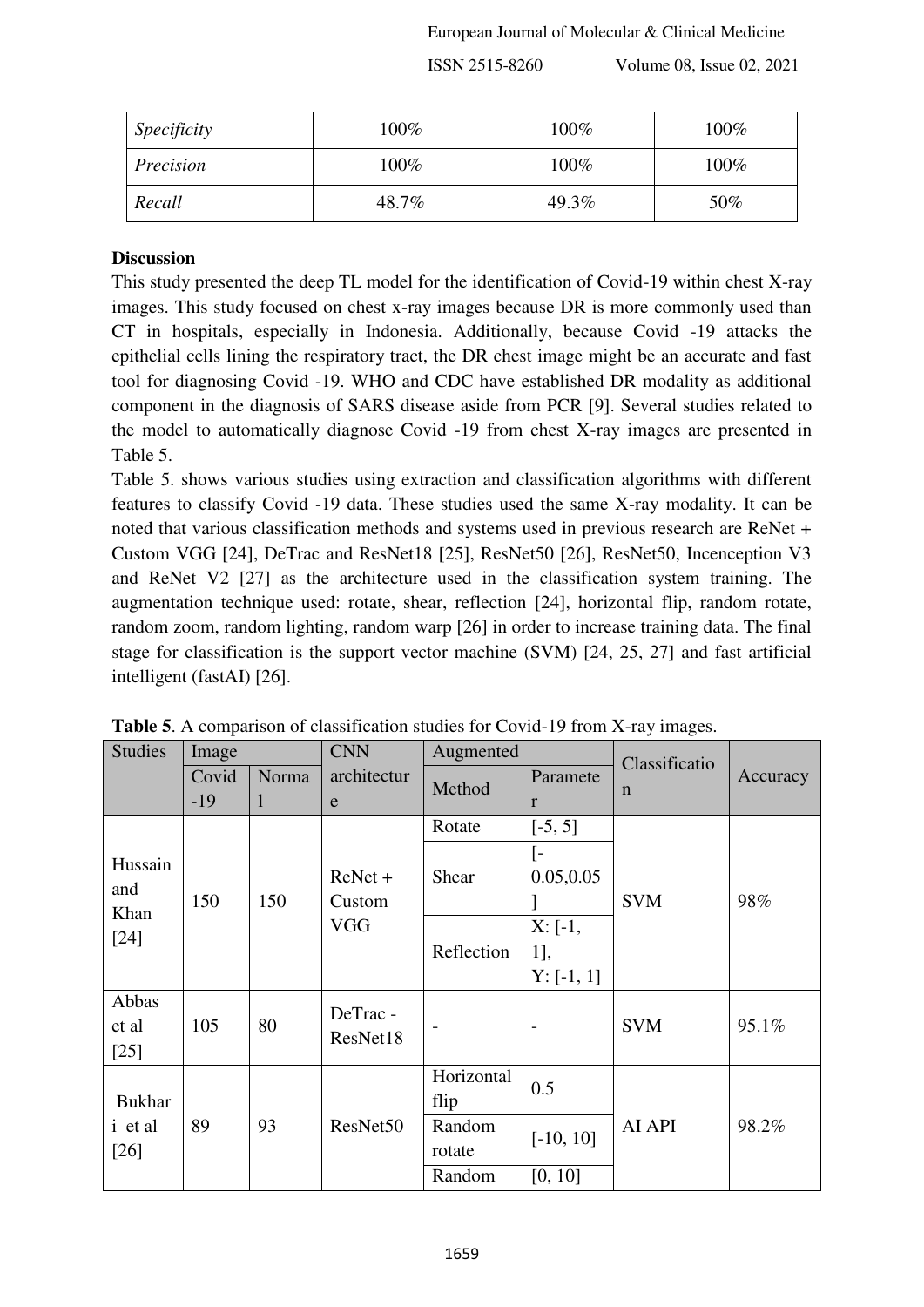|         |     |     |                | zoom                     |                |            |                 |
|---------|-----|-----|----------------|--------------------------|----------------|------------|-----------------|
|         |     |     |                | Random                   |                |            |                 |
|         |     |     |                | lighting                 |                |            |                 |
|         |     |     |                | Random                   | $[-0.2,$       |            |                 |
|         |     |     |                | warp                     | 0.2]           |            |                 |
| Narin   |     |     | ResNet50       | $\overline{\phantom{a}}$ | $\overline{a}$ |            | 98%             |
| et al   | 50  | 50  | Inception      |                          |                | <b>SVM</b> | 97%             |
| $[16]$  |     |     | V <sub>3</sub> |                          |                |            |                 |
|         |     |     | ReNet V2       |                          |                |            | 87%             |
|         |     |     |                |                          |                |            | <b>Variatio</b> |
|         | 102 | 104 | GoogleNet      | Reflection               | $[-30, 30]$    |            | n <sub>I</sub>  |
|         |     |     |                |                          |                | Softmax    | 96.9%           |
| Current |     |     |                | X                        |                |            | <b>Variatio</b> |
| study   |     |     |                | Translatio               | $[-30, 30]$    |            | $n$ II          |
|         |     |     |                | $\mathbf n$              |                |            | 98.2%           |
|         |     |     |                | Y                        |                |            | <b>Variatio</b> |
|         |     |     |                | Translatio               | $[-30, 30]$    |            | $n$ III         |
|         |     |     |                | $\mathbf n$              |                |            | 99.4%           |

In this study, the popular GoogleNet model was used. In addition, this study used a transfer learning-based approach to classify Covid-19 and normal X-ray data. The image classification system used Softmax. The main advantage of Softmax that the output probability ranges from 0 to 1 and the sum of all probabilities will equal 1. In addition, Softmax used the exponential (e-power) of the given input value and the sum of the exponential values of all the values in the input. Then the exponential ratio of the input value and the sum of the exponential values is the output of the Softmax function. The accuracy reaches 96.9% in epoch 12, 98.2% in epoch 18, and 99.4% in epoch 24. Thus, the accuracy obtained in this study (epoch 24) is higher than previous studies.

The efficiency of the CNN model depends on large scale datasets, so we can get more parameters and get identical images according to the texture of the Covid-19 image. Therefore, a deep TL model can be improved by adding as many data sets as possible. In addition, some pre-processing techniques, such as filtering, denoising techniques, improving image quality, etc., will help to increase the percentage of predictions even though the dataset is relatively small. We hope to explore pre-image processing to achieve improved accuracy. Given the scale of the Covid-19 pandemic world-wide, improved automation would greatly assist medical experts in the process of diagnosing Covid-19.

# **Conclusions**

In this study, we implemented a CNN model with the TL approach and evaluated the number of epochs for Covid-19 classification of chest X-ray images. The architecture used GoogleNet as a model design, and augmentation techniques were used to increase the size of the dataset and increase accuracy.It was found that accuracy was determined by changes in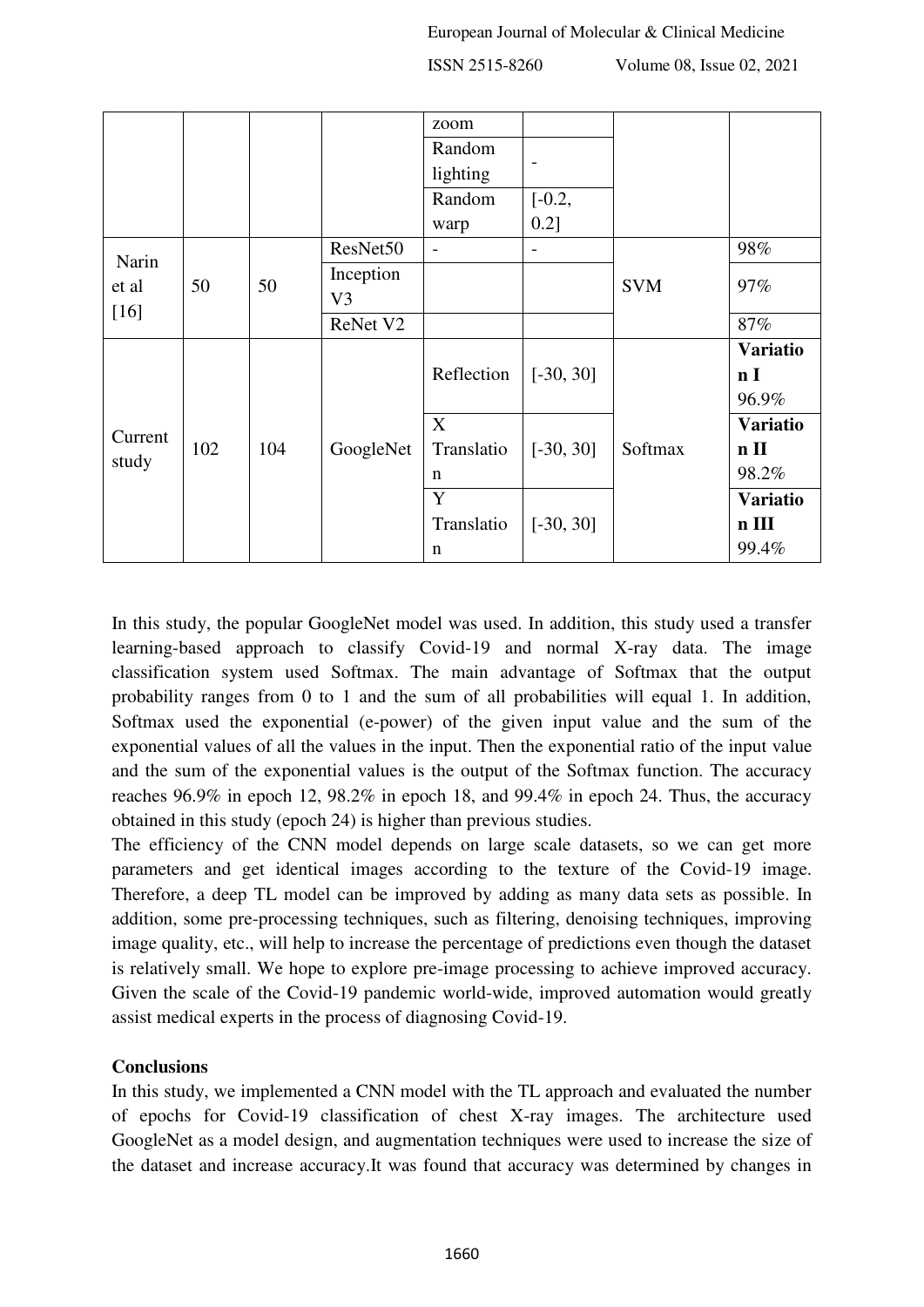the number of epochs. The classification accuracy was 96.9% in epoch 12, 98.2% in epoch 18, and 99.4% in epoch 24.

#### **References**

- [1] Zhu, Na et al. 2020. "A Novel Coronavirus from Patients with Pneumonia in China, 2019." *New England Journal of Medicine* 382(8): 727–33.
- [2] Huang, Chaolin et al. 2020. "Clinical Features of Patients Infected with 2019 Novel Coronavirus in Wuhan, China." *The Lancet* 395(10223): 497–506.
- [3] WHO. 2020. "Coronavirus (COVID-19)." *www.who.int*. https://covid19.who.int/ (September 29, 2020).
- [4] Ai, Tao et al. 2020. "Correlation of Chest CT and RT-PCR Testing in Coronavirus Disease 2019 (COVID-19) in China: A Report of 1014 Cases." *Radiology* 2019: 200642. [http://www.ncbi.nlm.nih.gov/pubmed/32101510.](http://www.ncbi.nlm.nih.gov/pubmed/32101510)
- [5] Yang, Yang et al. 2020. "Evaluating the Accuracy of Different Respiratory Specimens in the Laboratory Diagnosis and Monitoring the Viral Shedding of 2019-NCoV Infections." *medRxiv*.
- [6] Bernheim, Adam, Xueyan Mei, Mingqian Huang, and Yang Yang. 2020. "Chest CT Findings in COVID-19." *Radiology* 19.
- [7] Rouger, Mélisande. 2020. "Chest X-Ray, CT and More Imaging the Coronavirus Disease COVID-19." *www.healthcare-in-europe.com*. https://healthcare-ineurope.com/en/news/imaging-the-coronavirus-disease-covid-19.html# (March 22, 2020).
- [8] Lorente, Edgar. "COVID-19 Infection Exclusive Gastrointestinal Symptoms." *www.radiopaedia.org*. https://radiopaedia.org/cases/covid-19-infection-exclusivegastrointestinal-symptoms?lang=us (March 23, 2020).
- [9] WHO. 2003. "Preliminary Clinical Description of Severe Acute Respiratory Syndrome." *www.who.int*. https://www.who.int/csr/sars/clinical/en/ (March 27, 2020).
- [10] Huda, Walter, and R. Brad Abrahams. 2015. "X-Ray-Based Medical Imaging and Resolution." *American Journal of Roentgenology* 204(4): W393–97.
- [11] Lu, Siyuan, Zhihai Lu, and Yu Dong Zhang. 2019. "Pathological Brain Detection Based on AlexNet and Transfer Learning." *Journal of Computational Science* 30: 41– 47. [https://doi.org/10.1016/j.jocs.2018.11.008.](https://doi.org/10.1016/j.jocs.2018.11.008)
- [12] Apostolopoulos ID, Mpesiana TA. Covid-19: automatic detection from X-ray images utilizing transfer learning with convolutional neural networks. *Phys Eng Sci Med*. 2020;**43**:635-40.
- [13] Hemdan EE-D, Shouman MA, Karar ME. Covidx-net: A framework of deep learning classifiers to diagnose covid-19 in x-ray images. *ArXiv*. 2020.
- [14] Zheng C, Deng X, Fu Q, Zhou Q, Feng J, Ma H, et al. Deep Learning-based Detection for COVID-19 from Chest CT using Weak Label. *MedRxiv*. 2020.
- [15] Mohammadi R.Salehi M, Ghaffari H, Rohani AA, Reiazi R.Transfer Learning-Based Automatic Detection of Coronavirus Disease 2019 (COVID-19) from Chest X-ray Images. *J Biomed Phys Eng*. 2020. Doi: 10.31661/jbpe.v0i0.2008-1153
- [16] Narin A, Kaya C, Pamuk Z. Automatic detection of coronavirus disease (covid-19) using x-ray images and deep convolutional neural networks. *ArXiv*. 2020.